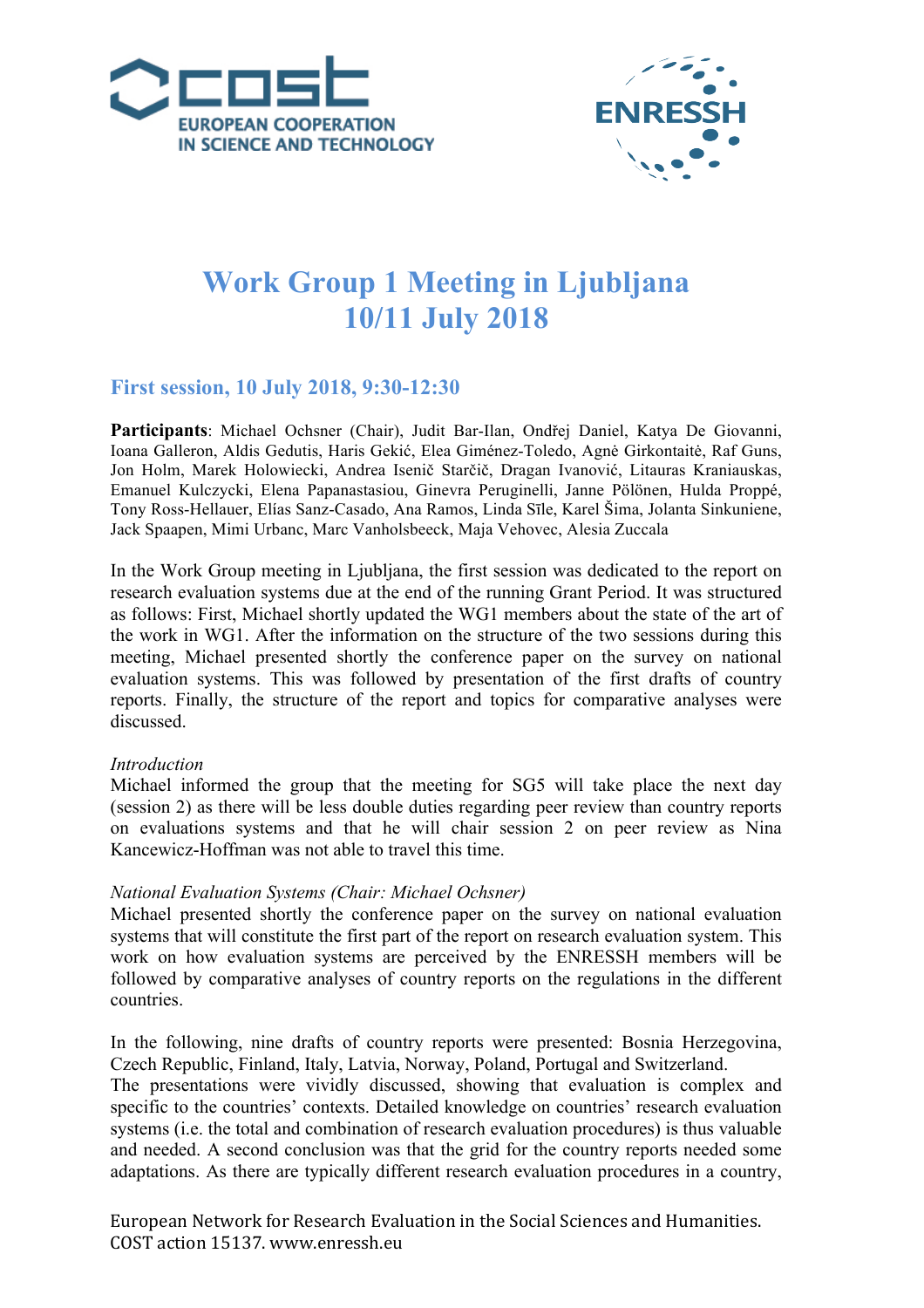



it was decided that each section of the report has short subsections for each procedure and that a final table at the end summarizing the most important features of the set of procedures should be added. The grid will be adapted and sent out to all WG1 members around mid-August.

Further participants volunteered to write a country report until mid-September, so that also Spain, France, Croatia, Israel, Iceland, Lithuania and Slovenia will be covered (adding Bulgaria that was announced per mail before the meeting).

Starting in the end of September, the reports will be analysed. A brainstorming for different topics for comparative analyses led to the following suggestions: Trends (how do systems change/evolve and are there trends visible?); data use; differences in the organisation between performance-based and formative systems; role of societal impact; open science practices, depositing and paths away from publication focus etc.; harmonization (can some systems be harmonized via exchange? Which procedures benefit from harmonization which procedures won't); SSH adaptations. These are first suggestions that spawned interest by the participants. It was agreed that participants will think about to which focus they would like to contribute. Of course, new topics are welcome as long as participants from more than two countries will collaborate on it.

## **Second session, 11 July 2018, 10:45-12:15**

**Participants**: Michael Ochsner (Chair), Judit Bar-Ilan, Ondřej Daniel, Katya De Giovanni, Ioana Galleron, Aldis Gedutis, Haris Gekić, Elea Giménez-Toledo, Agnė Girkontaitė, Raf Guns, Jon Holm, Marek Holowiecki, Andreja Isenič Starčič, Dragan Ivanović, Litauras Kraniauskas, Emanuel Kulczycki, Elena Papanastasiou, Ginevra Peruginelli, Janne Pölönen, Hulda Proppé, Tony Ross-Hellauer, Elías Sanz-Casado, Ana Ramos, Linda Sīle, Karel Šima, Jolanta Sinkuniene, Gunnar Sivertsen, Jack Spaapen, Mimi Urbanc, Marc Vanholsbeeck, Maja Vehovec, Alesia Zuccala

The second session was split into two groups: the meeting of Sub-Group 5: Attitudes and the meeting of Sub-Group 3: Peer Review.

#### *Peer Review*

*(Michael Ochsner (Chair), Judit Bar-Ilan, Ondřej Daniel, Katya De Giovanni, Ioana Galleron, Aldis Gedutis, Haris Gekić, Elea Giménez-Toledo, Raf Guns, Jon Holm, Marek Holowiecki, Dragan Ivanović, Litauras Kraniauskas, Ginevra Peruginelli, Janne Pölönen, Tony Ross-Hellauer, Elías Sanz-Casado, Ana Ramos, Linda Sīle, Karel Šima, Jolanta Sinkuniene, Gunnar Sivertsen, Jack Spaapen, Mimi Urbanc, Alesia Zuccala)*

The peer review session was organised around the presentations of the ongoing projects. Five projects were presented and discussed. First, Tony Ross-Hellauer presented the collaboration project on the state of the art of SSH peer review with Gemma Derrick and Katya De Giovanni: "Peer review in the Social Sciences and Humanities: In need of development?". The project is at the point where the theoretical framework is set and the major issues are identified. The next steps would be to collect the literature or note the

European Network for Research Evaluation in the Social Sciences and Humanities. COST action 15137. www.enressh.eu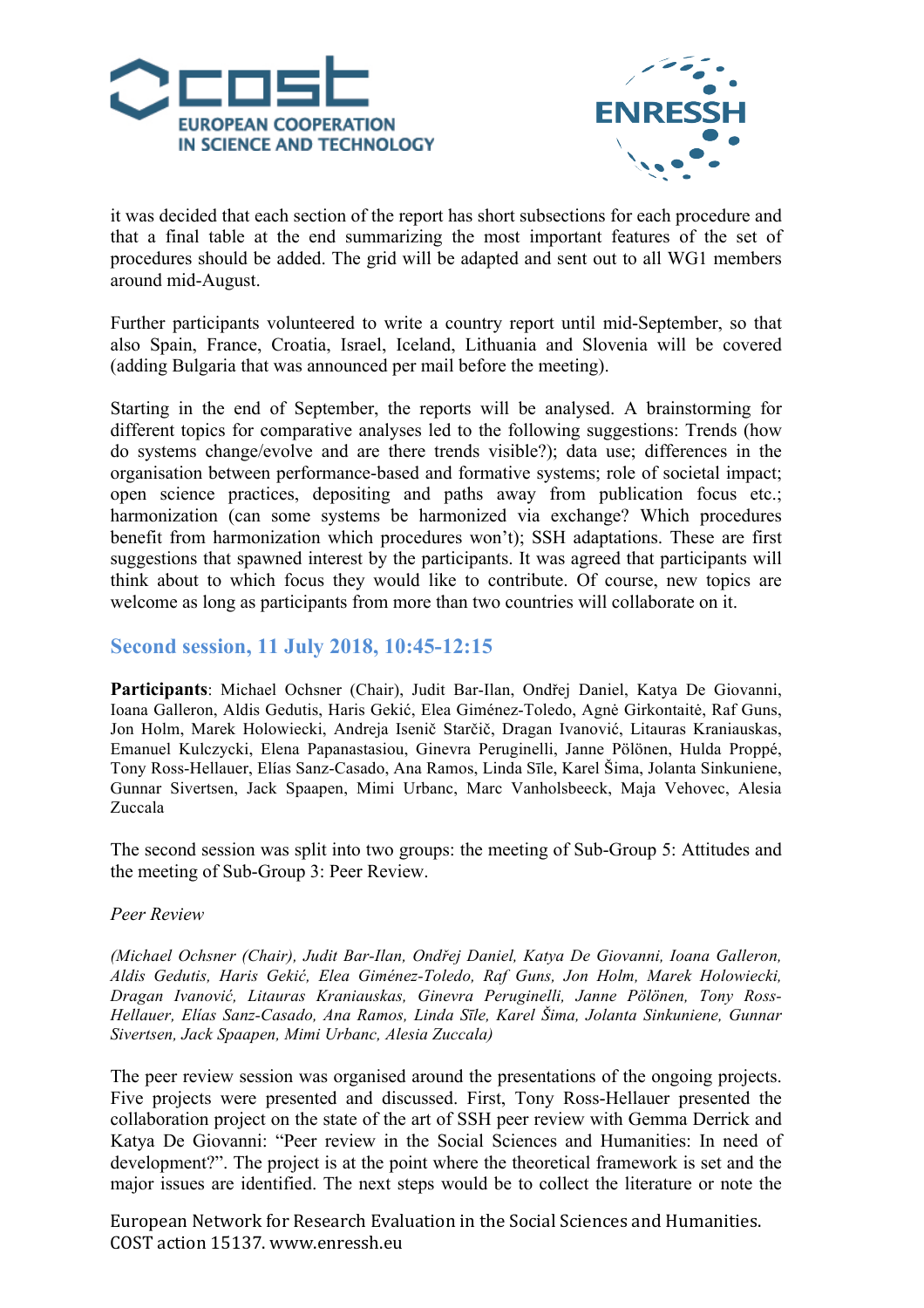



lack of it. The preliminary finding is the following: Basis of Peer review as a quality control and academic socialisation tool but also to assess embedded notions in the research community is grounded in the STEM fields. As a result, the practice of peer review as we now know it is based on negotiating what is important in research from a STEM perspective and this has repercussions for how reliability, validity and relevance (as hallmarks of academic research) are assessed in SSH research which can have widely different methodologies, perspectives and intellectual contributions.

Is it, therefore, relevant in its current form for negotiating and determining excellence for SSH research? This project will examine literature on the current state of the scholarly peer review process and examine the extent that it is suitable for the characteristics of SSH research.

Marek Holowiecki presented a collaboration with Sven Hug, Lai Ma and Michael Ochsner entitled "A review of empirically established criteria for assessing manuscripts": The objective of the study is (a) to identify publications that develop criteria for assessing manuscript / journal articles or establish the reasons of peers for the acceptance and rejection of manuscripts, (b) to determine how many of these publications focus on the Social Sciences and Humanities, and (c) to provide a taxonomy of criteria. A systematic literature search has been conducted, metadata and the criteria have been extracted, until November, the metadata and codes will be analysed.

"Peer Review in book publication" was presented by Eléa Giménes Toledo. In depth interviews with Spanish academic publishers allowed the team to identify different manuscript selection processes within publishing houses for deciding the titles to be published. Not only procedures but different criteria for selecting books have been studied. Designing a backlist of academic books is the result of practices quite different to those in academic journals.

Janne Pölönen presented the study he conducts together with Tim Engels and Raf Guns "Ambiguity in the identification of peer-reviewed publications". Pre-publication peer review is very common in the publishing process, also in the social sciences and humanities (SSH). The distinction between peer-reviewed and other publications plays a role in most metrics-based and expert-based evaluations. However, the scholarly literature has paid relatively little attention to the ambiguity in the identification of peerreviewed publications. Our paper investigates the extent of ambiguities concerning peerreview status in context of performance-based research funding systems in Flanders and Finland. The results show considerable "grey-zones" of ambiguity over peer-review status of publications in the PRFS context: 9.5% of the SSH journals have been characterized inconsistently by experts, scholars report peer review of their output differently than the experts (16% of the output).

Alesia Zuccala reported from her joint STSM with the PEERE COST-Action. The aim of her project is to investigate the peer review process both in terms of authors' observations concerning manuscript reviews, as well as the thematic content of review texts themselves (i.e., manuscript referee reports). She developed an online survey to collect data on SSH reviews in the sense of a crowed-sourcing data collection. These data will be

European Network for Research Evaluation in the Social Sciences and Humanities. COST action 15137. www.enressh.eu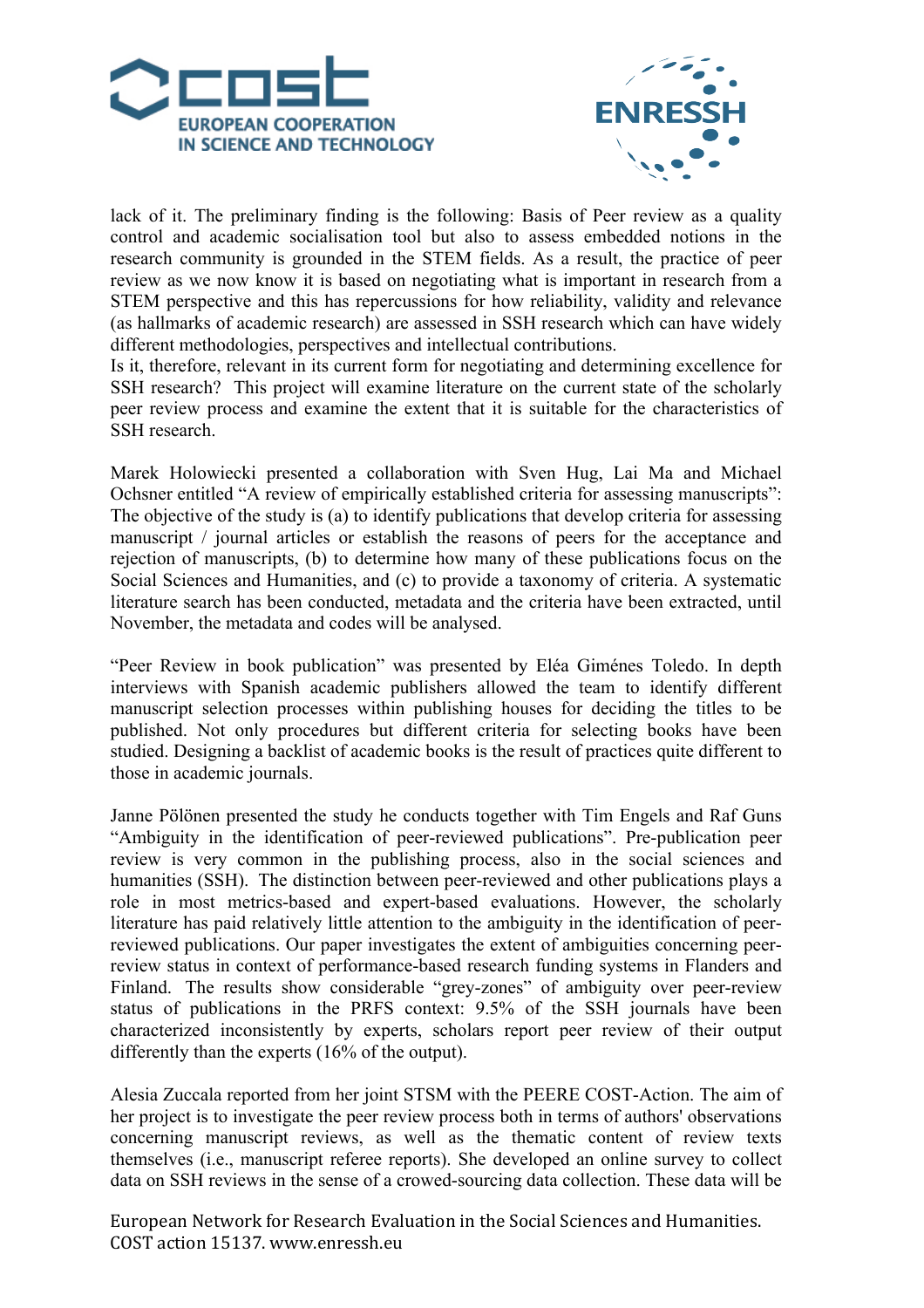



analysed using Agent Based Modelling, and will involve the integration of hermeneutics and social simulation. There will be an ENRESSH STSM in Fall 2018, applications are welcome.

### *Scholars' Attitudes*

*(Marc Vanholsbeeck (Chair), Agnė Girkontaitė, Andreja Isenič Starčič, Emanuel Kulczycki, Elena Papanastasiou, Hulda Proppé, Maja Vehovec)*

The group discussed the state of the submission of a paper for the Impact Conference in Vienna (28-29 November 2018). Notice of acceptation should be received on 17 July [we have received since then the acceptation message].

The interviews are at different state of advancement and some delegates still need to conduct, transcribe and/or translate their interview. Nevertheless the current state of the corpus (9) allows to test the coding of the material.

The group then discussed the relevant dimensions to which the codes (and the further analysis) will relate, and agrees that the research questions for the conference paper constitute a good basis:

- *1.* How do senior academics in the social sciences perceive the changes if any *that happened in the evaluation of researchers since the beginning of their career?*
- 2. To what extent is impact taken into account in the assessment procedures, *according to their experience?*
- *3.* How do they perceive their own role and influence in the (re)shaping of the rationales and indicators that are to be used in research evaluation, including *in regards to impact?*
- 4. How do they perceive their role in the dissemination of these criteria towards *the vounger generation of researchers?*
- 5. To what extent are these perceptions and behaviours similar in the different *participating countries?*

The group then discussed the results of their first floating reading of the available material:

- All interviewees (excepted one) consider that there has been some important change in the way SSH are assessed in their country.
- The change consists not only in the adoption of more quantitative criteria, but also in a general trend towards internationalization.
- The institutional and national contexts play an important role in the attitude towards these changes: what kind of evaluation practices existed previously?
- Some changes affect science in general, some have specific impact on SSH.
- Researchers are de facto quite reflexive interviewees. Some propose analysis of the situation, and not only their immediate experience.

European Network for Research Evaluation in the Social Sciences and Humanities. COST action 15137. www.enressh.eu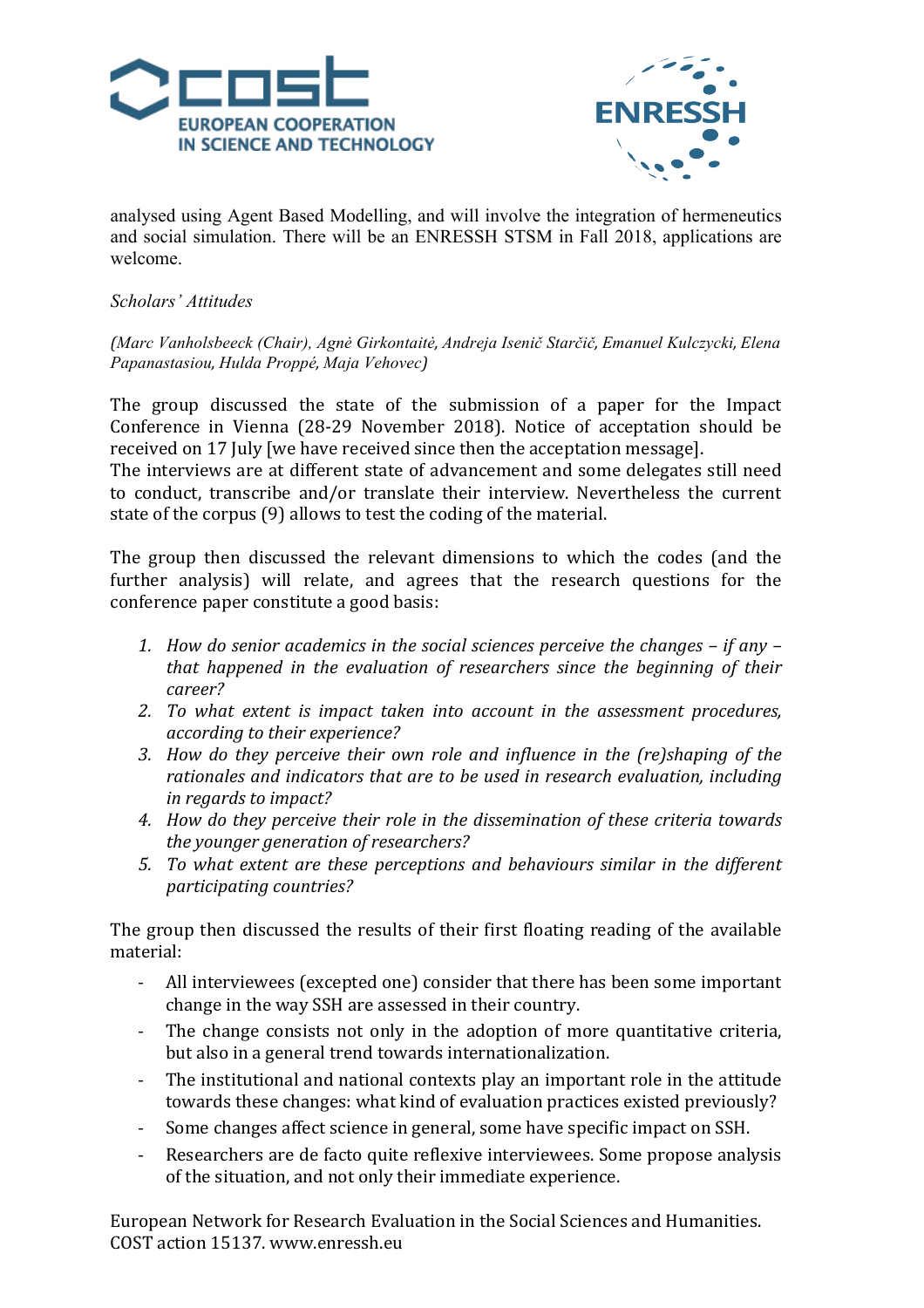



- Most interviewees consider that there are pressure to produce "research with an impact", but that impact is not well taken into consideration for funding. Most consider it legitimate though to ask researchers to have some societal impact.
- There is some perceived standardization in the career paths and profiles of Academics in sociology. Nevertheless alternative careers are still possible, according to some.
- The generalization of English as language of science brings tension between research and impact (in many cases impact is obtained via vernacular language).
- Internationalization affects the choice of research topics by researchers. Not all quality research can be published internationally.
- There are interviewees who consider they can play with the (new) system, others who do not (and consider it negatively).
- Different types of attitude seem to emerge from compliance to resilience or even resistance.
- There may be some distance between discourses and reality.
- There is a broad scope of interactions with PhD candidates from (perceived) transparency to almost avoiding discussing the topic of assessment.

We had no time to discuss the new deadlines. This will be done through e-mail after the meeting.